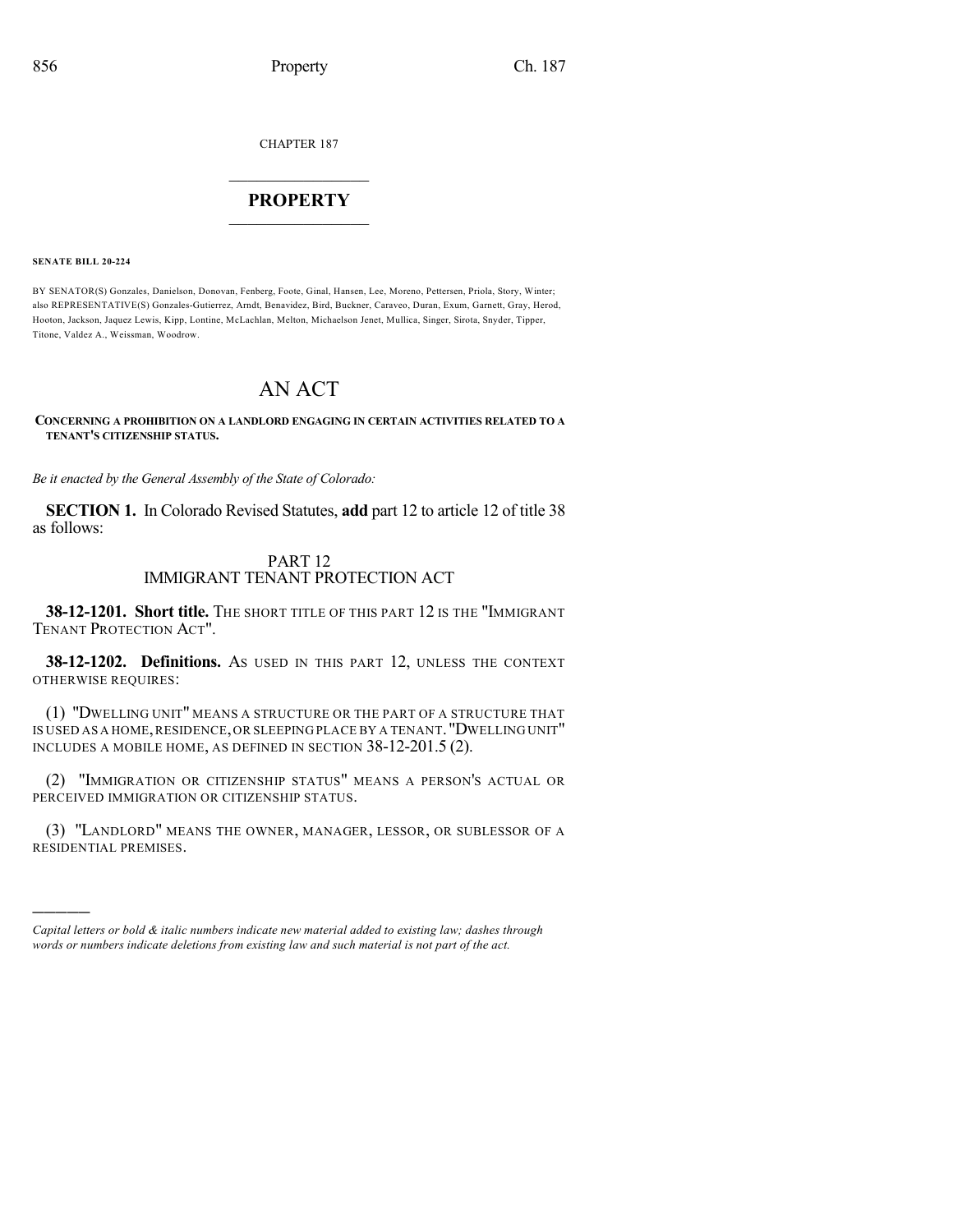#### Ch. 187 Property 857

(4) "RENTAL AGREEMENT" MEANS ANY AGREEMENT, WRITTEN OR IMPLIED BY LAW, BETWEEN A LANDLORD AND A TENANT EMBODYING THE TERMS AND CONDITIONS CONCERNING THE USE AND OCCUPANCY OF A RESIDENTIAL PREMISES.

(5) "RESIDENTIAL PREMISES" MEANS A STRUCTURE OF WHICH ONE OR MORE DWELLINGUNITS ARE PART,INCLUDINGANY IMMEDIATELY SURROUNDINGPROPERTY THAT IS OWNED BY OR SUBJECT TO THE EXCLUSIVE CONTROL OF A PERSON WHO CONTROLS SUCH A DWELLING UNIT.

(6) (a) "TENANT" MEANS A PERSON ENTITLED UNDER A RENTAL AGREEMENT TO OCCUPY A DWELLING UNIT TO THE EXCLUSION OF OTHERS.

(b) "TENANT"INCLUDES A PROSPECTIVE TENANT OR ANY OTHER PERSON SEEKING TO OCCUPY A DWELLING UNIT TO THE EXCLUSION OF OTHERS.

**38-12-1203. Prohibition on activities related to a tenant's immigration or citizenship status.** (1) ON AND AFTER JANUARY 1, 2021, EXCEPT AS OTHERWISE PROVIDED IN THIS SECTION OR REQUIRED BY LAW OR COURT ORDER, A LANDLORD SHALL NOT:

(a) DEMAND, REQUEST, OR COLLECT INFORMATION REGARDING OR RELATING TO THE IMMIGRATION OR CITIZENSHIP STATUS OF A TENANT;EXCEPT THAT A LANDLORD THAT IS ALSO THE TENANT'S EMPLOYER MAY LAWFULLY COLLECT INFORMATION REQUIRED TO COMPLETE ANY EMPLOYMENT FORM REQUIRED BY STATE OR FEDERAL LAW;

(b) DISCLOSE OR THREATEN TO DISCLOSE INFORMATION REGARDINGOR RELATING TO THE IMMIGRATION OR CITIZENSHIP STATUS OF A TENANT TO ANY PERSON,ENTITY, OR IMMIGRATION OR LAW ENFORCEMENT AGENCY;

(c) HARASS OR INTIMIDATE A TENANT OR RETALIATE AGAINST A TENANT FOR:

(I) EXERCISING THE TENANT'S RIGHTS UNDER THIS PART 12; OR

(II) OPPOSING ANY CONDUCT PROHIBITED BY THIS PART 12;

(d) INTERFERE WITH A TENANT'S RIGHTS UNDER THIS PART 12, INCLUDING INFLUENCING OR ATTEMPTING TO INFLUENCE A TENANT TO SURRENDER POSSESSION OF A DWELLING UNIT OR TO NOT SEEK TO OCCUPY A DWELLING UNIT BASED SOLELY OR IN PART ON THE IMMIGRATION OR CITIZENSHIP STATUS OF THE TENANT;

(e) REFUSE TO ENTER INTO A RENTAL AGREEMENT OR TO APPROVE A SUBTENANCY, OR TO OTHERWISE PRECLUDE A TENANT FROM OCCUPYING A DWELLING UNIT, BASED SOLELY OR IN PART ON THE IMMIGRATION OR CITIZENSHIP STATUS OF THE TENANT; OR

(f) BRING AN ACTION TO RECOVER POSSESSION OF A DWELLING UNIT BASED SOLELY OR IN PART ON THE IMMIGRATION OR CITIZENSHIP STATUS OF A TENANT.

**38-12-1204. Authorized conduct.**(1) SECTION 38-12-1203 DOES NOT PROHIBIT A LANDLORD FROM: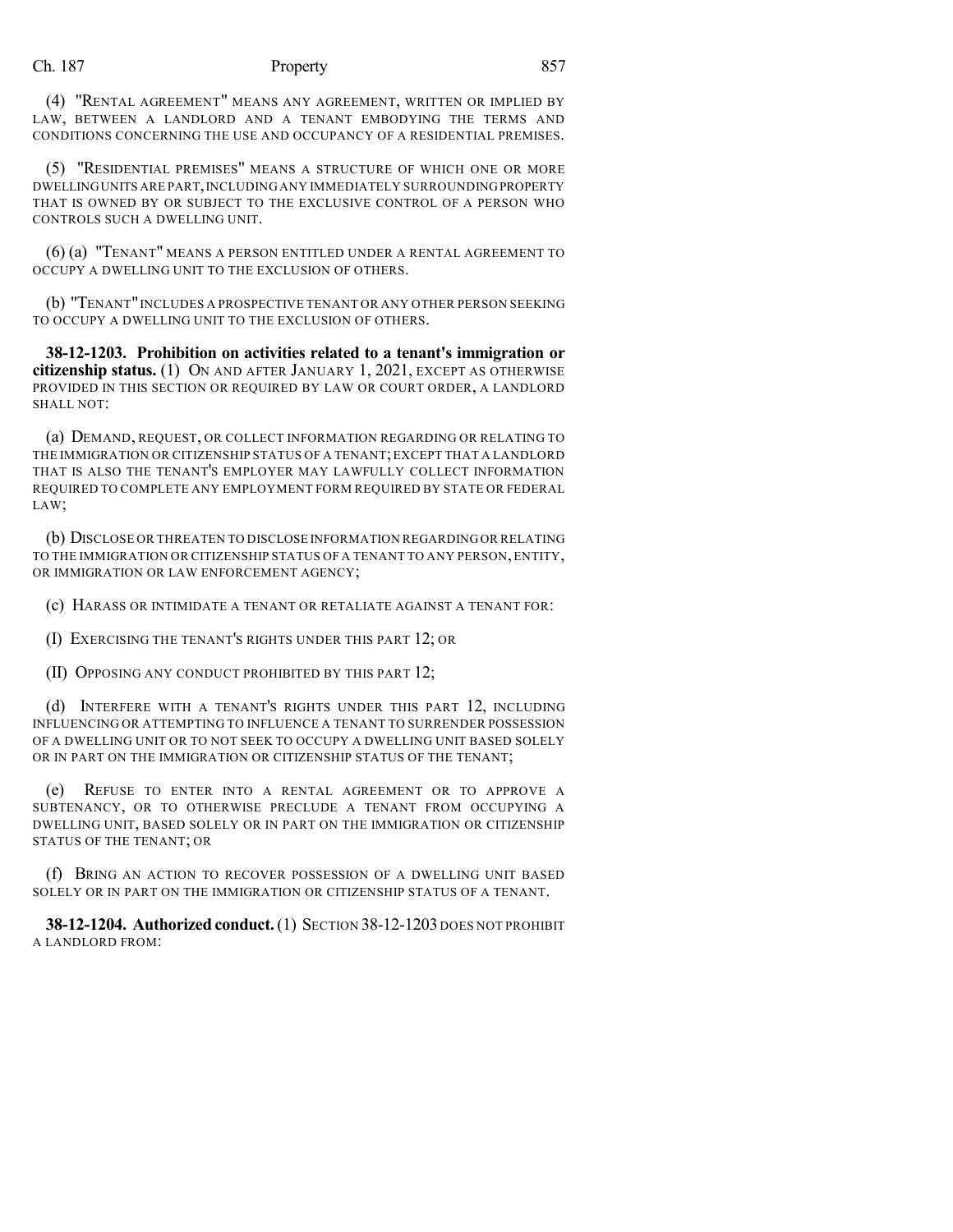### 858 Property Ch. 187

(a) COMPLYING WITH ANY LEGAL OBLIGATION UNDER:

(I) FEDERAL, STATE, OR LOCAL LAW, INCLUDING ANY LEGAL OBLIGATION UNDER A GOVERNMENT PROGRAM OR PURSUANT TO A CONDITION OF GOVERNMENT FUNDING,IF THE GOVERNMENT PROGRAM OR GOVERNMENT FUNDINGPROVIDESRENT LIMITATIONS OR RENTAL ASSISTANCE TO A TENANT;

(II) A SUBPOENA;

(III) A WARRANT; OR

(IV) A COURT ORDER OF ANY KIND;

(b) REQUESTING INFORMATION OR DOCUMENTATION NECESSARY TO DETERMINE OR VERIFY THE FINANCIAL QUALIFICATIONS OF A PROSPECTIVE TENANT, PROVIDED THE LANDLORD REQUESTS THE SAME INFORMATION OR DOCUMENTATION OF ALL PROSPECTIVE TENANTS REGARDLESS OF IMMIGRATION OR CITIZENSHIP STATUS, INCLUDING REQUESTING A SOCIAL SECURITY NUMBER OR RELEVANT TAXPAYER IDENTIFICATION NUMBER; OR

(c) DELIVERING TO THE TENANT AN ORAL OR WRITTEN NOTICE REGARDING CONDUCT BY THE TENANT THAT VIOLATES OR MAY VIOLATE ANY APPLICABLE RENTAL AGREEMENT OR LAW.

(2) SECTION 38-12-1203 DOES NOT ENLARGE OR DIMINISH A LANDLORD'S RIGHT TO TERMINATE A TENANCY PURSUANT TO EXISTING STATE OR LOCAL LAW OR THE ABILITY OF A UNIT OF FEDERAL, STATE, OR LOCAL GOVERNMENT TO REGULATE OR ENFORCE A PROHIBITION AGAINST A LANDLORD'S HARASSMENT OF A TENANT.

(3) NOTHING IN THIS PART 12:

(a) PREVENTS A LANDLORD FROM SEEKING TO COLLECT RENT DUE UNDER THE RENTAL AGREEMENT; OR

(b) PERMITS A LANDLORD TO VIOLATE SECTION 8-2-130.

(4) ANY WAIVER OF A RIGHT UNDER THIS PART 12 BY A TENANT IS VOID AS A MATTER OF PUBLIC POLICY.

**38-12-1205. Remedies.** (1) IF A LANDLORD ENGAGES IN PROHIBITED CONDUCT DESCRIBED IN SECTION 38-12-1203 AGAINST A TENANT, THE TENANT MAY BRING A CIVIL ACTION TO SEEK ANY ONE OR MORE OF THE FOLLOWING REMEDIES:

(a) COMPENSATORY DAMAGES FOR INJURY OR LOSS SUFFERED;

(b) A CIVIL PENALTY IN AN AMOUNT NOT TO EXCEED TWO THOUSAND DOLLARS FOR EACH VIOLATION, PAYABLE TO THE TENANT;

(c) COSTS, INCLUDING REASONABLE ATTORNEY FEES; AND

(d) OTHER EQUITABLE RELIEF THE COURT FINDS APPROPRIATE.